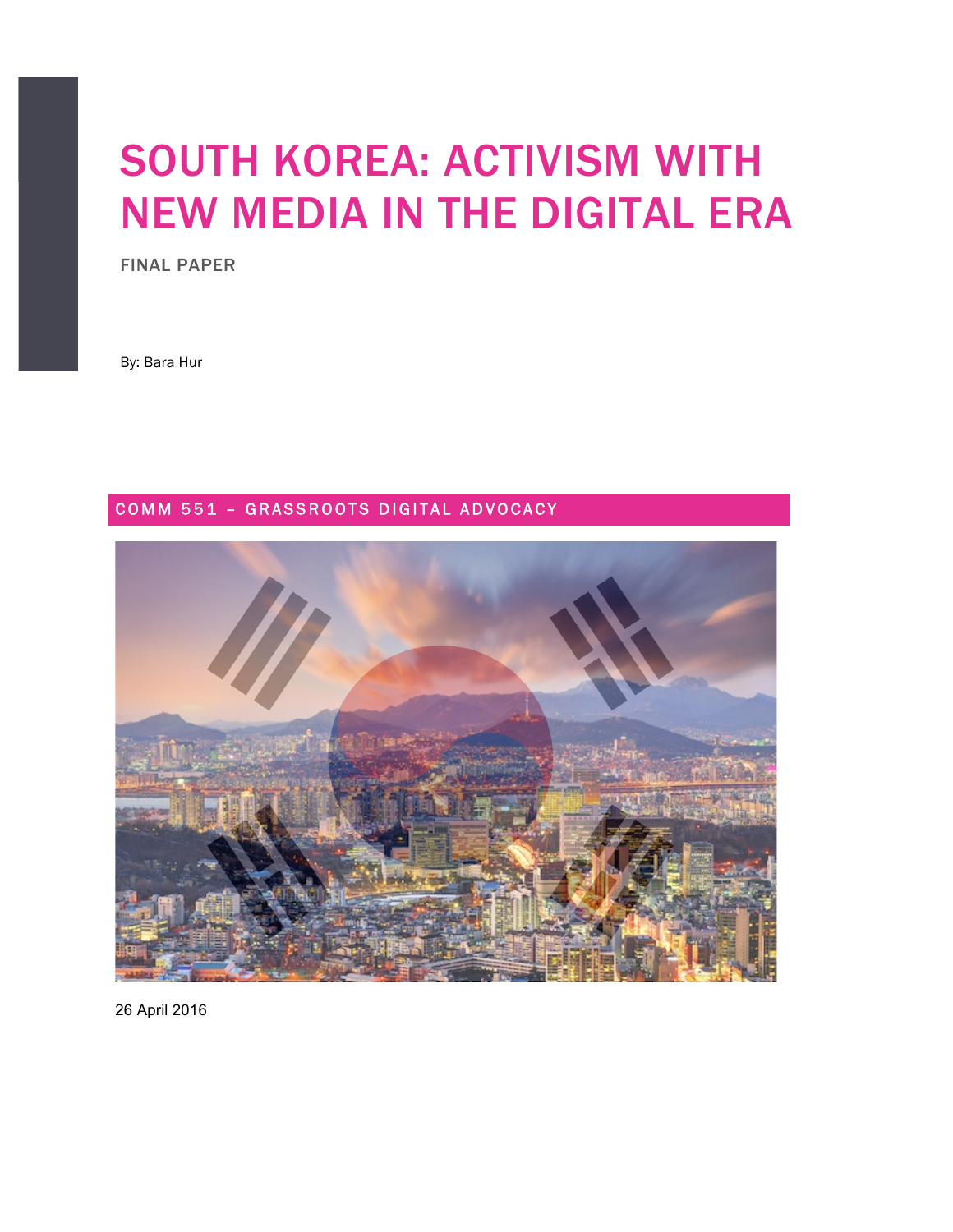## INTRODUCTION

With the rise of the digital age, new media technologies have played a paramount role in transforming the way collective action looks and operates. More specifically, the role new media technologies plays in activism can be best observed in the case of South Korea.

As South Korea continues to shift away from an authoritarian regime to become an increasingly more democratic nation, it is experiencing massive political, cultural, economic and social changes. As the country undergoes these various changes, its people are utilizing new media technologies to advocate for change through a new form of activism – digital activism.

Not only have new media technologies changed the way activism looks and operates in Korean society, but have also played a crucial role in expediting the country's transition. Over the last half century, protests have played a crucial role in shaping South Korea. It was only in the last quarter century that digital media began to play a vital role in establishing a new identity for South Korea as new media technologies helped organize and mobilize movements to advocate for change.

By reviewing key case studies pulled from the last 10 years of digital activism in South Korea and referencing readings from the course, this paper will aim to grasp a better understanding of how South Koreans utilize new media technologies to inspire, organize and mobilize people; to influence political processes, systems, and decisions; and to challenge traditional power relations between the 'elites' and 'ordinary people within the broader cultural, social and political context of South Korea.

## NEW MEDIA TECHNOLOGIES IN SOUTH KOREA

Having made an incredulous comeback from being one of the world's poorest countries in the 1950s to being one of the world's most prosperous by the 2000s, South Korea is often referred to as a developmental success story due to the unprecedented development it has achieved within the last half century. This, in turn, brought about widespread urbanization, completely changing the face of Korea from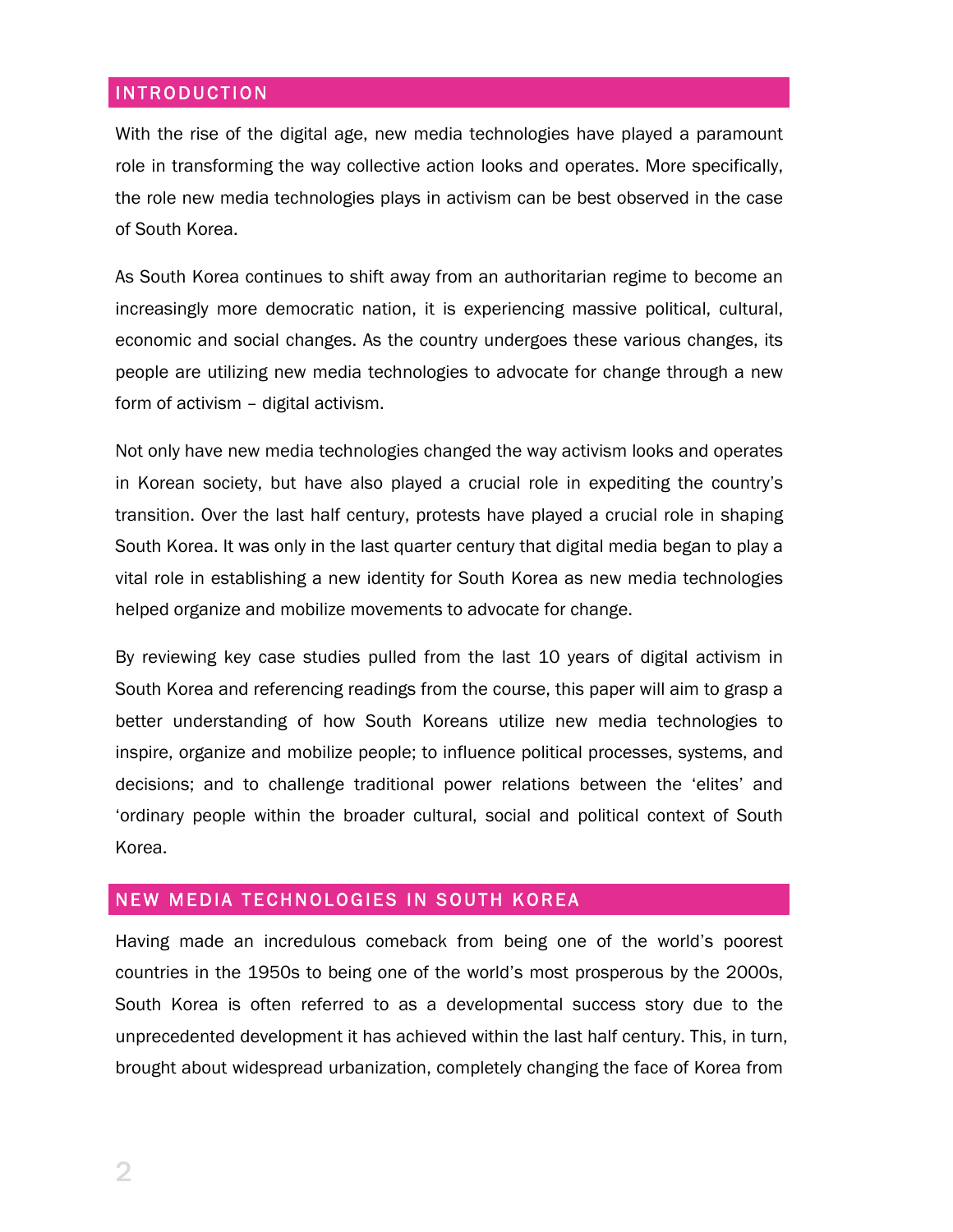a country of low-lying shabby shacks to a nation sprawling with impressive, sturdy skyscrapers. With this period of concentrated hyper-development came the rise of a state-of-the-art IT infrastructure.

South Korea is widely recognized for its technological advancement, especially in the area of Internet infrastructure and the usage of social media. The International Telecommunication Union (ITU) ranked South Korea the nation with the best communications infrastructure (Fitzpatrick, 2015) and ranked the country first place in the Global ICT Development Index (GIDI). The ITU ranking South Korea first in the GIDI means South Korea is ranked the highest in overall ICT readiness – reflecting the level of networked infrastructure and access to ICTs; ICT intensity – reflecting the level of use of ICTs in the society; and ICT impact – reflecting the results/ outcomes of more efficient and effective ICT use (ICT Data and Statistics Division within the Telecommunication Development Bureau, 2015).

Not only is Internet widely available and accessible, South Korea is also considered by many to be home to the fastest Internet connections in the world. *Business Insider* ranked South Korea as the country with the fastest Internet speeds, with an average Mbps speed of 22.2 (Speiser, 2015). Internet speeds have increased 1.6% over the last year.

Despite already having the world's fastest internet, South Korea's SK Telecom is currently working on getting a fifth-generation mobile network, 5G to replace the current 4G LTE. South Korea's SK Telecom reportedly demonstrated 5G speeds of up to 19.1 gigabits per second (nearly 1,000 times faster than the 25 megabits-persecond offered by the 4G LTE) would allow users to download a 2GB movie in fractions of a second (Boom, 2015).

South Koreans are also major consumers of information and communications technology (ICT). South Korea has the highest Internet penetration rate at 92.3% (ICT Data and Statistics Division within the Telecommunication Development Bureau, 2015). For comparison, the United States has an Internet penetration rate of 87.4%. Additionally, the average South Korean smartphone user's monthly data usage is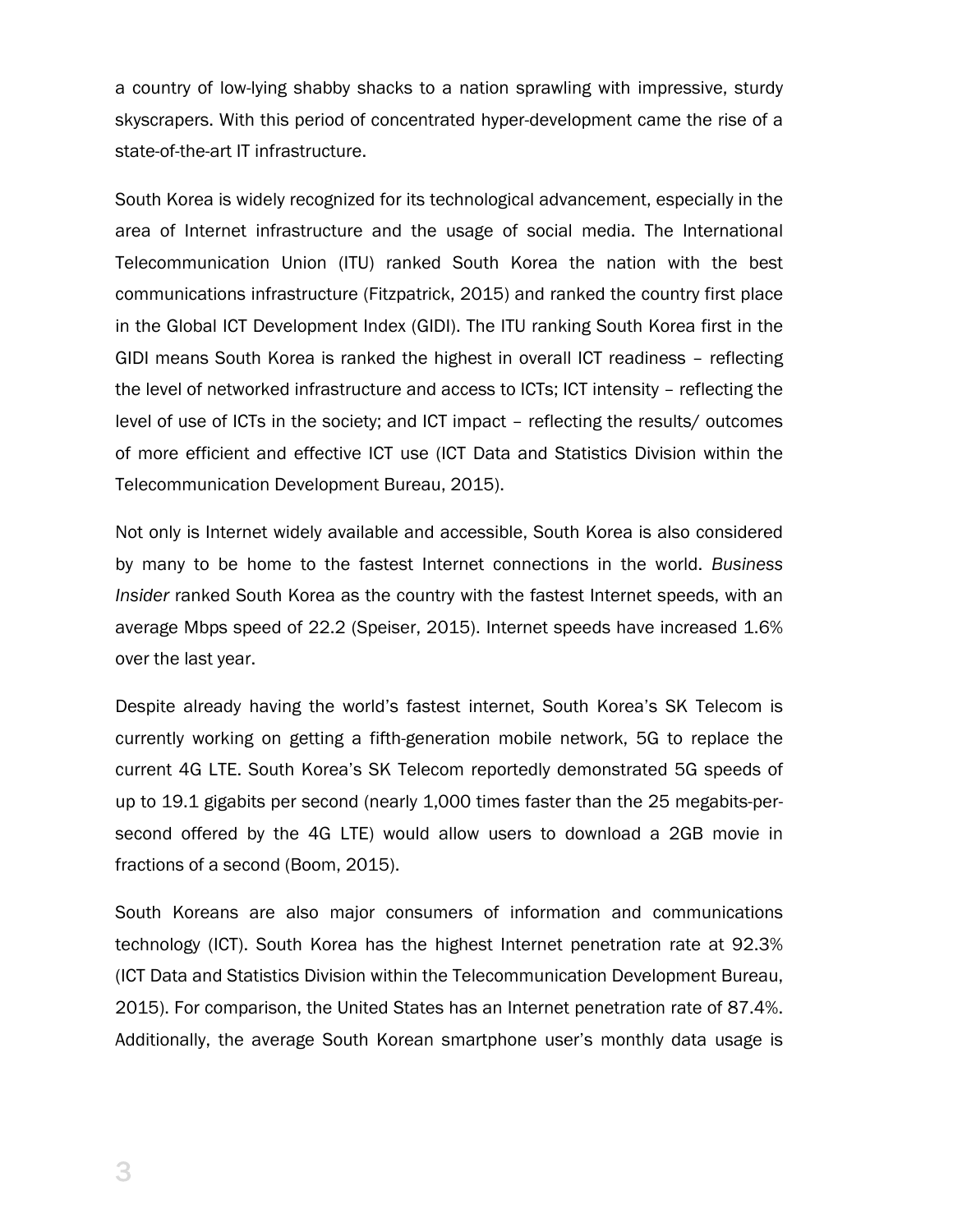271 MB. For comparison, the average global smartphone user's monthly data usage is 85 MB.

It is important to note South Korea's advanced ICT because it implies that high internet speeds, connectivity and usage is responsible for certain trends in its digital activism. As the most connected country, with the fastest Internet, well-developed IT infrastructure and arguably the most active pool of Netizens in the world, digital grassroots campaigns are easier to organize and mobilize (Scholz, 2010) than they would be in other parts of the world. The high number of frequent active users increases the likeliness of content spreading quickly and widely, making it easier for movements to gain momentum and go viral. Trends have a high turnover rate. News travels fast in South Korea, and media platforms on the web, social media platforms, and blogs and forums on Naver may be one of the fastest ways to spread awareness. Some of the results of the following campaigns may seem unbelievable, but it is important to keep in mind that South Korea has a top-ranking IT infrastructure and its culture also makes it easy to perpetuate trending news. While viral campaigns may be difficult to achieve in other countries, facilitated by the development of advanced ICT, viral campaigns are common in South Korea.

It is important to keep this in mind as we review the following case studies as South Koreans take advantage of its world-class IT infrastructure to regularly use the Internet and social network systems (SNSs) to engage in politics, and accomplish advocacy goals midst radically shifting social and cultural dynamics.

## SEWOL TRAGEDY

The Sewol Ferry tragedy occurred on the morning of Wednesday, April 16, 2014, en route from Incheon to Jeju. A total of 476 passengers, including 325 secondary school students of Daewon High School on a field trip, were aboard the 6,825-ton ferry when it capsized. In all, 304 passengers and crew members died in the disaster, 250 of the dead being high school students (New York Times, 2015).

In light of the Sewol Ferry tragedy, an online movement called the Yellow Ribbon campaign was launched by a local student club called ATL on Saturday, April 19,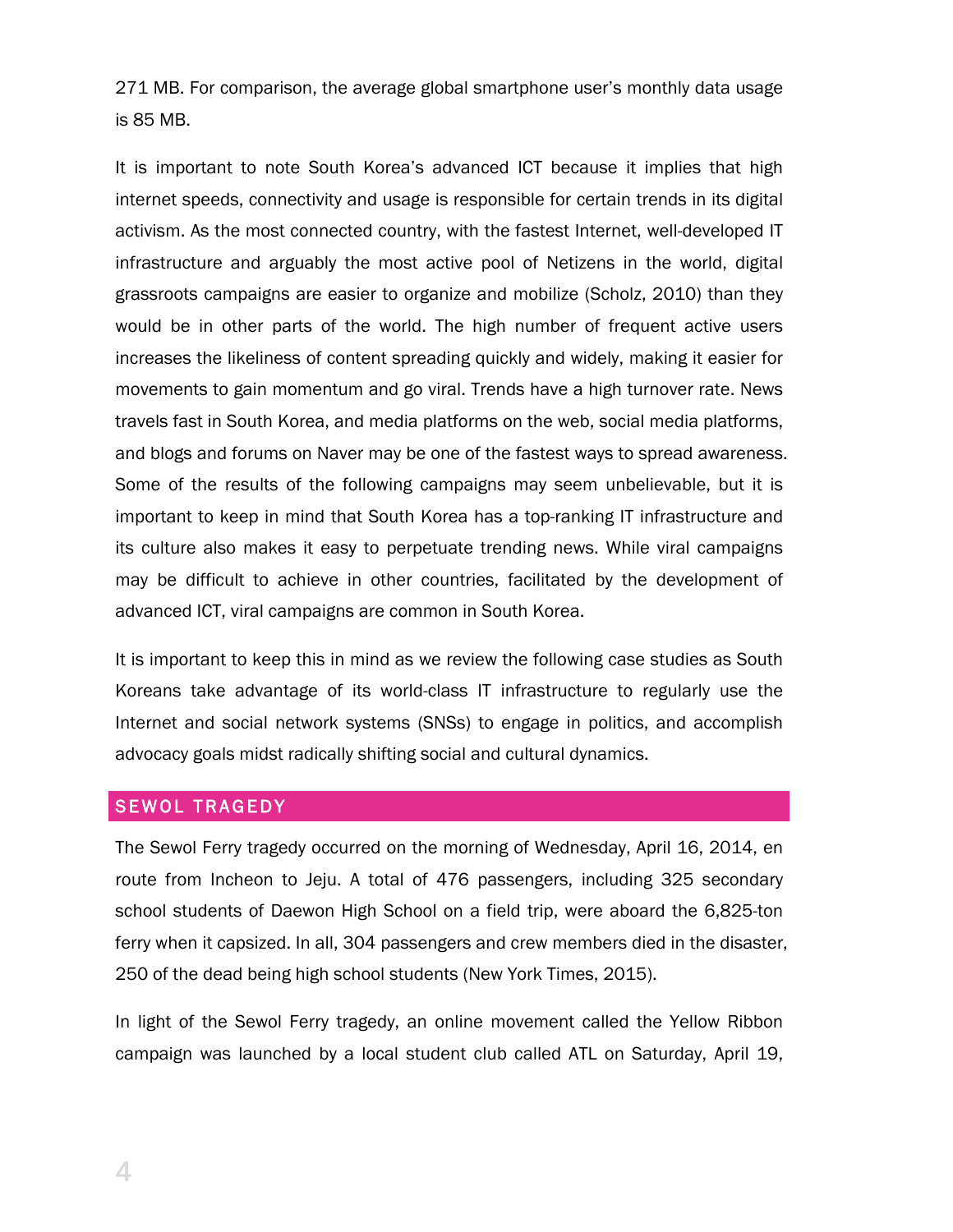2014. It is important to note that the Yellow Ribbon campaign began in response to a negative incident that represents a larger problem within South Korean society – corruption across authority structures and the political system. The Sewol Ferry tragedy highlighted all the problems with the government and people in positions of power as negligence and corruption were identified as reasons for the ferry accident. This supports Tarrow's theory that collective action occurs when society views itself as disoriented and mobilization results from the urge to recompose it (Tarrow, 2003).



The Yellow Ribbon campaign circulated a yellow ribbon across social media platforms such as Facebook, Twitter, Naver and Kakao to draw awareness to the accident and raise funds for families stricken by the tragedy. The use of one central consistent symbol unified everyone under one idea and helped consolidate a single group identity. Many partook in the campaign, changing their profile pictures or posting content with the

image of a yellow ribbon and condolences.

Other variations of the yellow ribbon image also began to circulate on popular social media sites, with many posting original content with condolences and grievances. Participation in the movement through the sharing of content played a role in building upon connective action and reinforcing collective action.

Although there was cohesion in visuals and messaging, people could also add personal touch by posting slight variations of the yellow ribbon and writing personal condolences as Instagram captions or Facebook statuses. The added component of freedom of self-expression added to the success of the campaign because personal and expressive content that could be shared, recognized and repeated through network sharing activities increases the likelihood of self-motivated participation (Bennett and Segerberg, 2012). More people became inclined to share,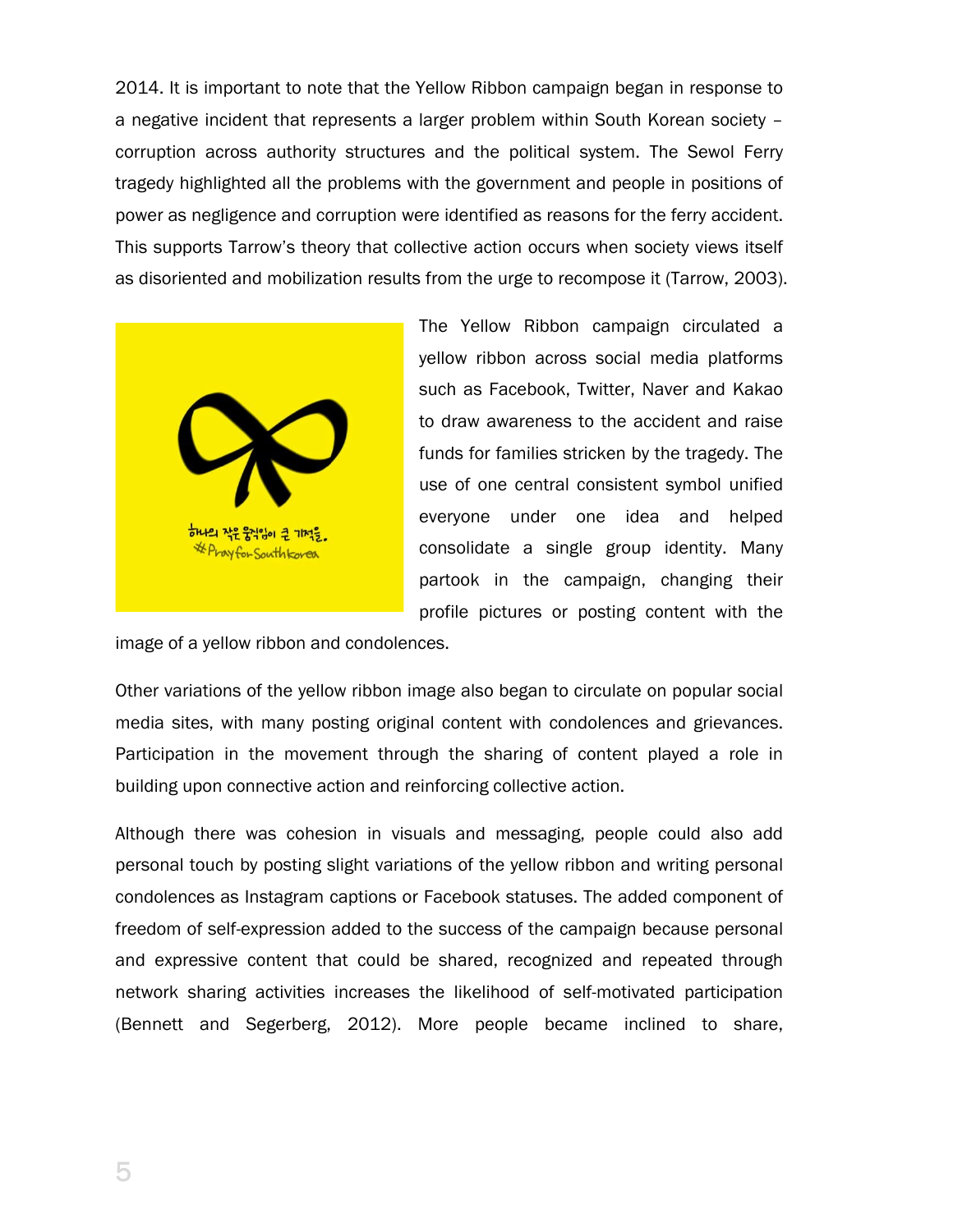perpetuating participation, coordinating and scaling the campaign and leading to an increased likelihood of going viral.

Also noteworthy is the fact that many of the original content was contributed by Korean celebrities. Celebrity endorsements solicit public support (Tatarchevskiy, 2011) and leveraging celebrity participation greatly helped spread the word, as each celebrity had immense influence, large follower base, and vast reach.

Popular A-list celebrities that posted about the Sewol Tragedy, using the yellow ribbon of the campaign, include:

- 1. Lee Min-ho: Won multiple Baeksang Arts Awards, an awards ceremony considered the "South Korean Golden Globe Award";
- 2. Park Shin-hye: Ranked among Forbes "Korea 40 most powerful celebrities" in 2015 for high earnings, media exposure and talent;
- 3. Kwon Ji-yong: Also known as, G-Dragon from famous boyband, BIG BANG;
- 4. Kim Jae-joong: Member of famous boyband group, TVXQ whose fanbase landed in the 2008 Guinness World Record Book for having the BIGGEST fanclub (Casseopia) in the world; current JYJ member;
- 5. Uhm Jung-hwa: Considered to be one of the most influential and evergreen women in the Korean entertainment industry; and
- 6. Honey Lee: Placed 4th place in Miss Universe 2007.

The posts were paired with the hashtag, #prayforsouthkorea. Having one symbolic visual and hashtag to represent the campaign helped consolidate a group identity for the campaign (Suh, 2014).

In addition to the online campaign, the student club gathered about 50 people to hand out yellow ribbons at various places around Seoul, including Seoul City Hall and Sinchon Station.

The National Disaster Relief Association also joined the Yellow Ribbon campaign and launched a webpage on Naver - a popular Web search portal with added features like forums and blogs, allowing users to leave messages and make donations to families.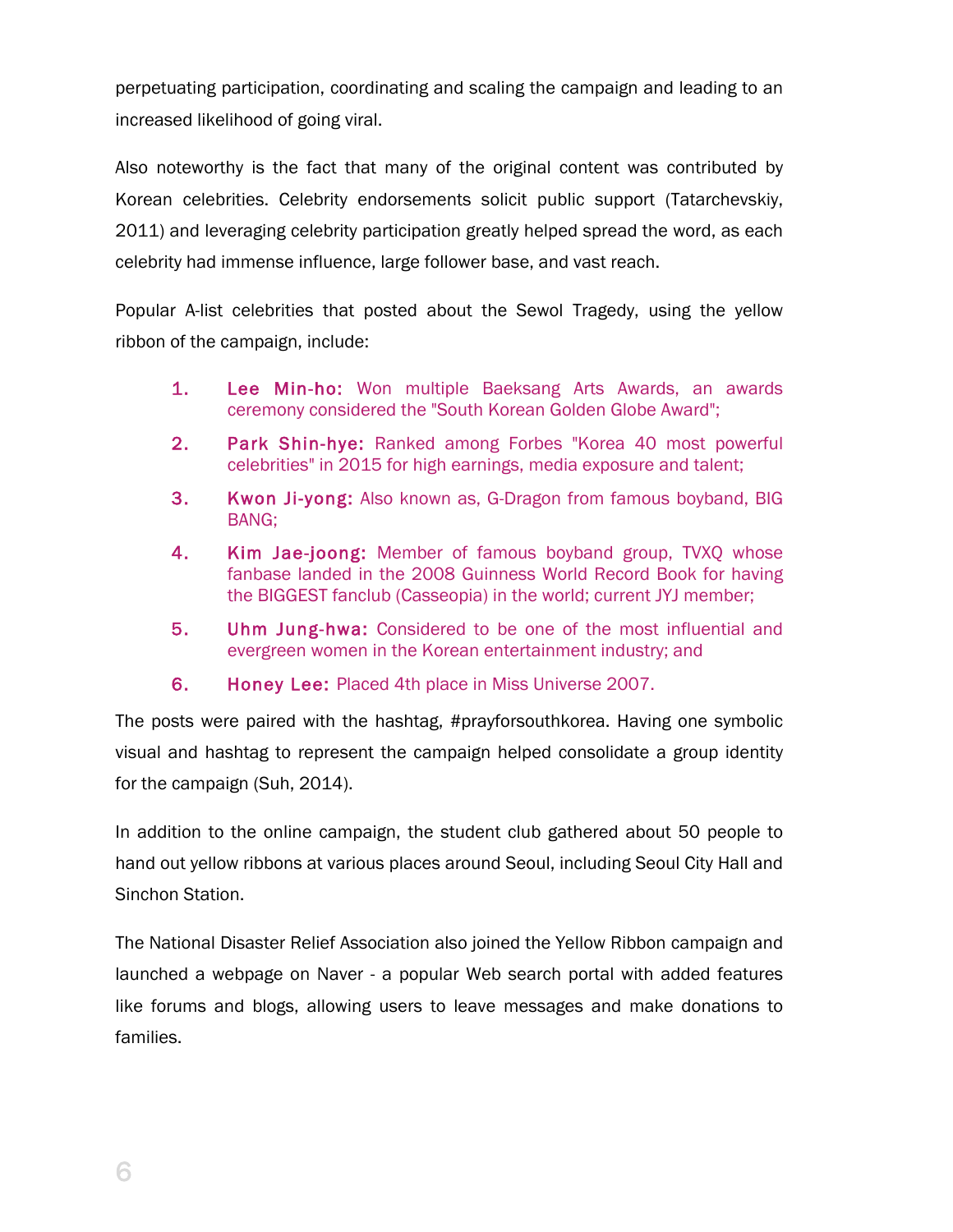The Yellow Ribbon campaign was highly successful and achieved its goal to foster support and raise funds for the families who are suffering from the sunken ferry. Although an exact number could not be determined due to anonymous donations, there were many public donations by celebrities, including Park Shin-hye's fifty million won (\$50,000) donation; Korean actors Cha Seung-won and Song Seung-hun, and actress Ha Ji-won donated one hundred million won (\$100,000; and sports stars, Olympic figure skating golden medalist Queen Yuna and LA Dodgers player Ryu Hyun Jin each donated one hundred million won (\$100,000) to support the victims.

Through the Yellow Ribbon campaign, use of new media technologies, ALT was able to inspire, organize and mobilize the South Korean people to empathize with the grieving parents and help support them financially.

### @PARKNIFE VS. CONSERVATIVE NEWSPAPERS

Choi and Park studied how netizens in South Korea used social media to organize and mobilize people towards one political goal: eliminating a conservative national daily newspaper (2014).

It is important to note that what motivated @parknife to launch a movement against the conservative national newspaper was his disagreement and displeasure with a larger problem within South Korean society – a biased news source in an allegedly fair and democratic nation. In alignment with Tarrow's theory that collective action occurs when society views itself as disoriented and mobilization results from the urge to recompose it (Tarrow, 2003), @parknife's reasoning for starting a campaign against the national newspaper was rooted in a foundational grassroots digital advocacy theory.

A community was organized on Twitter by one individual user, @parknife. Although mobilization and communication for movements on social media are primarily propelled by the self-motivated sharing of ideas, plans, images, and resources, leadership plays a cornerstone role in steering the movement (Poell, 2015). For instance, it was not only the participation by multiple parties in the larger common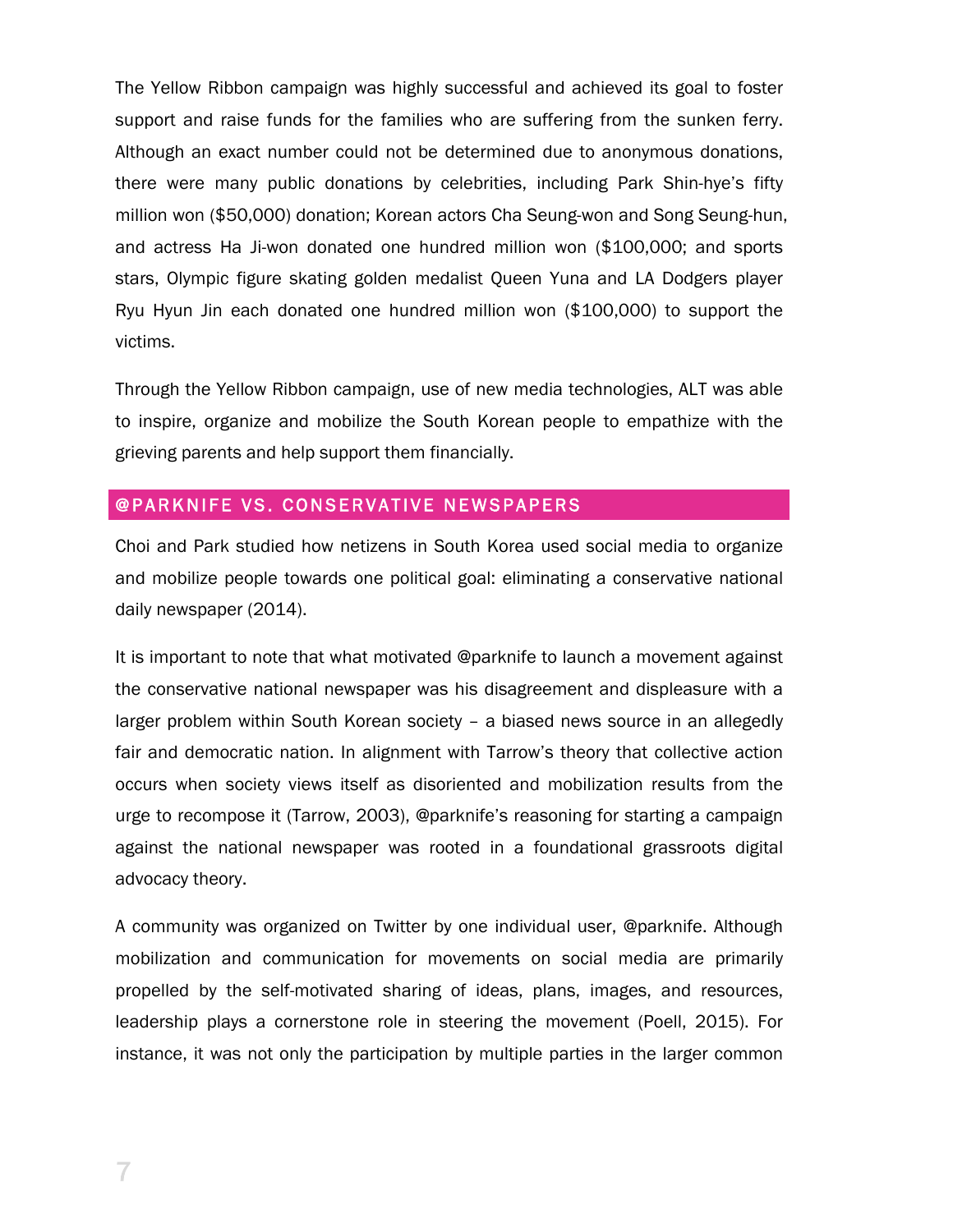conversation, but @parknife's role as the group organizer, information provider and coordinator contributed to the sustainability of the group.

Additionally, to broaden the support base, @parknife and his colleagues created an online community called, *Chopae*, with over 700 members joining voluntarily in half a year. In this way, as Kavada noted in the case of the Occupy movement, *Chopae*  activists identified themselves as a collective actor through the use of social media (Kavada, 2015). Group members formed a collective identity through the framing process of discourse. This reinforces Wright's theory that political talk in formally non-political forums such as, the vocalization of dissatisfaction with biased national daily newspaper supporting conservative parties on Twitter, is crucial for improving overall democratic health as it helps "citizens construct their identities, achieve mutual understanding, produce public reason, form considered opinions, and produce rules and resources for deliberative democracy" (2012).

The online community also demonstrated a new form of collective activism through the mediation of technology in everyday life. Massive "retweeting" further enhanced group solidarity and broadened the base of support. Among several technologymediated activities, the act of retweeting seemed to play an important role in consolidating identity and making a symbolic expression as a political act. Retweeting has combined characteristics of broadcast and interpersonal interaction, and functions like an electronic word-of-mouth channel (Jansen et al., 2009).

Finally, rather than decaying to an echo chamber in the form of "slacktivism," online activism translated into real life, and involvement became crystallized through offline actions. For instance, offline gatherings, group meetings or workshops were held on a monthly basis. Leaflets, stickers, and cellular phone accessories were produced to promote the closure of the conservative newspaper. Public figures with Twitter accounts were invited to lectures and interviews. Nationwide events were held to publicize *Chopae*'s argument. In agreement with Graham, open dialogue about political issues on non-political online forums is important because the conversation could transfer into civic life and inspire offline action (Graham, 2015; Wright, 2012).

8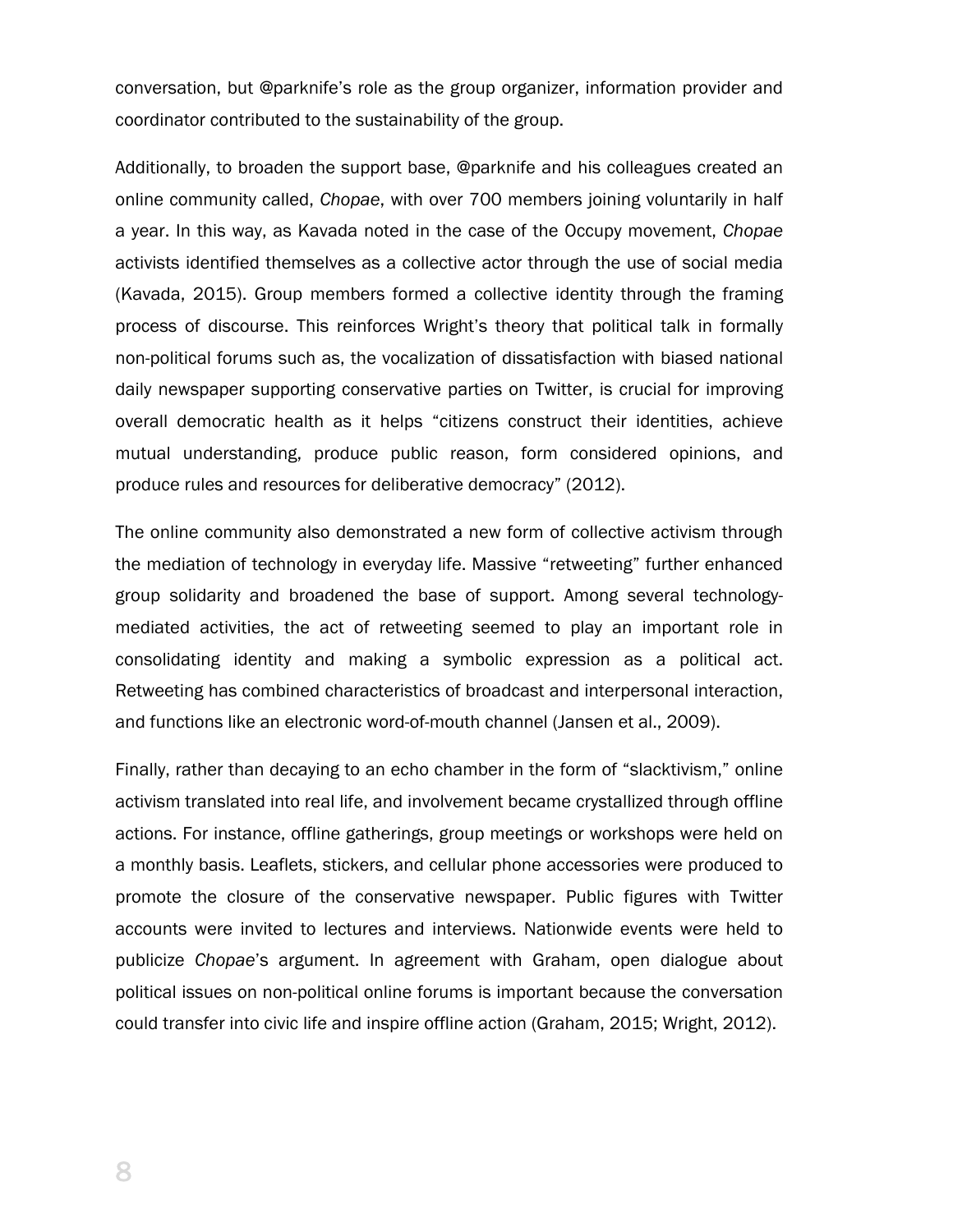@parknife was able to utilize new media technologies to organize an online community in support of a democratic nation through democratic means, and cause a disruption across cultural, social, and political fabrics of South Korea.

#### KOREAN AIR #NUTGATE

The Korean Air "Nutgate" incident refers to the time when Heather Cho, the daughter of the CEO of Korean Air, sitting in first class, forced cabin manager Park Chang-Jin and a female attendant to kneel in front of her for serving Cho macadamia nuts the wrong way - in a bag and not in a glass bowl. Cho also called Park names, pushed him into the cockpit door and jabbed him with a service manual. Cho then forced the taxiing plane to return to the gate so that the chief flight attendant could be kicked off. As a result, the flight was slightly delayed and all passengers aboard the plane as well as those aboard other planes were jeopardized.

When news of the incident broke on Twitter, it made for "a truly remarkable tale of arrogance and entitlement, the story of one first-class passenger with powerful connections inconveniencing more than 200 others over a bag of nuts" (Taylor, 2014).

As mentioned in the two case studies prior, it is important to note that the Nutgate movement was a direct response to a negative incident that represents a larger problem within South Korean society. This supports Tarrow's theory that collective action occurs when society views itself as disoriented and mobilization results from the urge to recompose it (Tarrow, 2003). The reason the incident was able to be branded as with the hashtag, #nutgate on social media, and the reason it stirred so much discussion, is because it represented society's resentment towards the elite families who run South Korea's powerful business conglomerates known as *chaebol*.

Bloggers turned to Naver and Daum cafes, forum boards, and blogs to criticize Cho for her arrogance, and took to social media to mock her for going "nuts". Aligning under a common set of values, the South Korean community unanimously supported the #nutgate movement.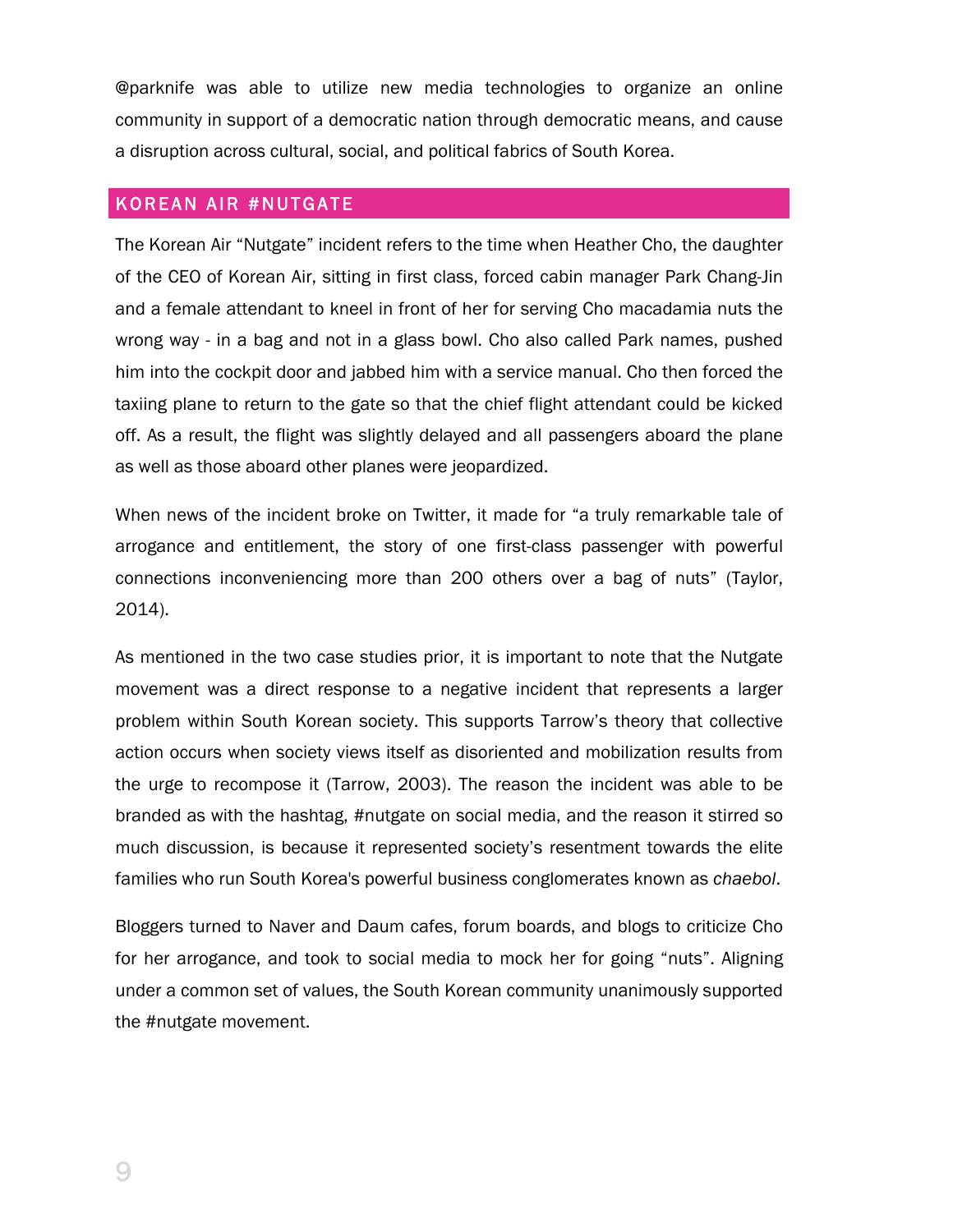The hashtag, #nutgate went viral. Pressure from the posts by angry South Korean netizens led to Cho's resignation as Vice President of Korean Air.

With so much public dissent about the issue across social media, the People's Solidarity for Participatory Democracy, an influential South Korean pressure group, filed a complaint against Cho. As a result, the South Korean Ministry of Land, Infrastructure and Transport announced that it was summoning Cho for questioning over the incident and required her to face criminal charges.

Ultimately, through the #Nutgate movement, South Korean citizens were able to utilize new media technologies to challenge traditional power relations between the 'elites' and 'ordinary' people, and influence political processes, systems, and decisions.

#### CONCLUSION

In conclusion, each of the case studies help grasp a better understanding of how South Koreans utilize new media technologies to inspire, organize and mobilize people; to influence political processes, systems, and decisions; and to challenge traditional power relations between the 'elites' and 'ordinary' people within the broader cultural, social and political context of South Korea.

New media technologies are definitely major tools utilized by South Korean society in the midst of its radically shifting cultural, social, and political dynamics. However, new media technologies are not only tools, they are also a foundational component of the actual change. New media technologies aid in propelling society forward, but they are also responsible for establishing it as a more open and free nation as digitization secures democratization. New media technologies are not only the means to an end, but the end itself.

Nations are always changing as history continues to write itself. However, throughout history, there are times when there is great change and there are times when there is little change. Presently, South Korea is experiencing a time of great change. New media technologies are assisting, catalyzing and accelerating the transformative process during South Korea's tumultuous time of changing dynamics. Once the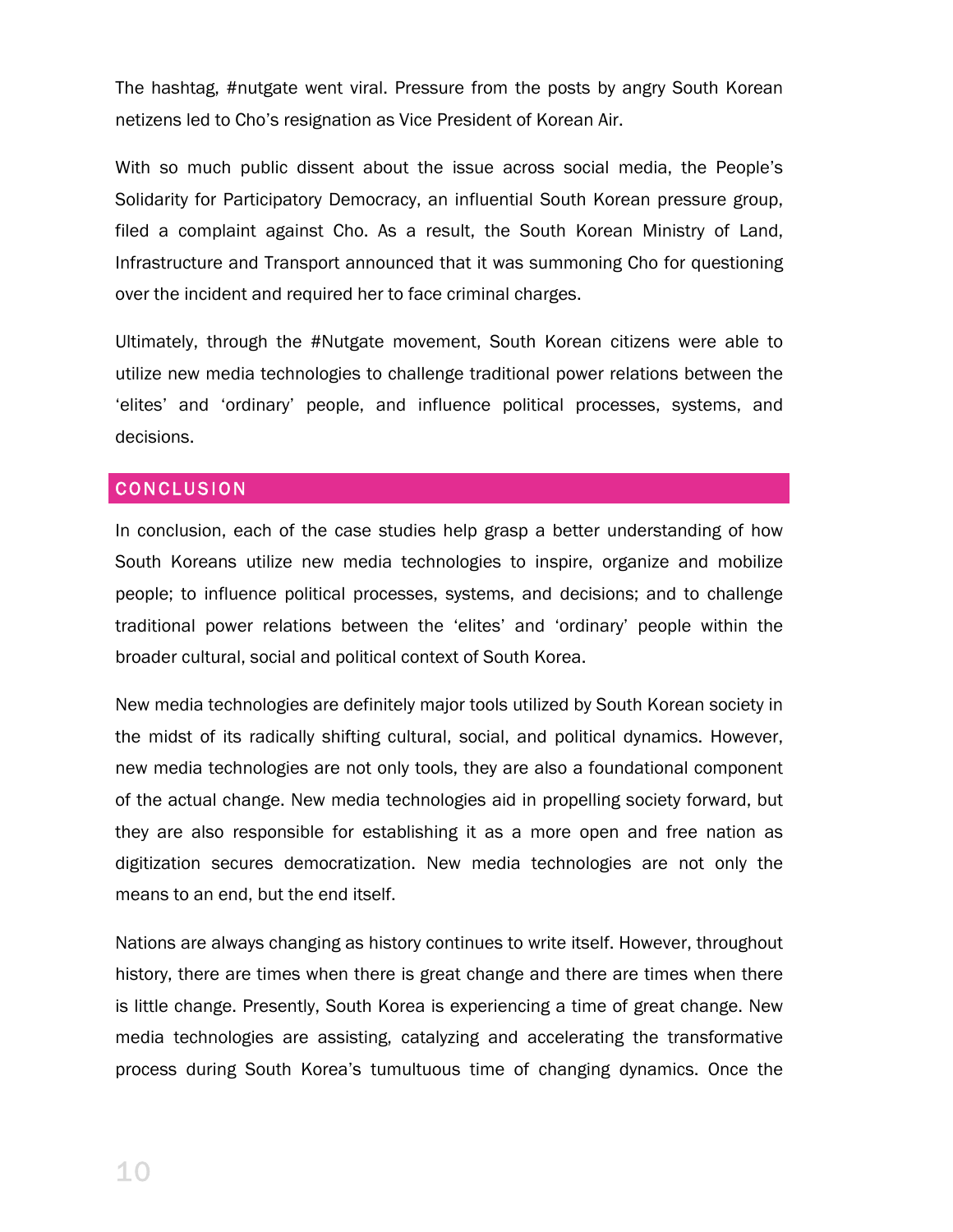country passes through this intensely evolutionary time and stabilizes, it will be interesting to see how digital activism will have aided in sculpting and been responsible for solidifying South Korea's new identity.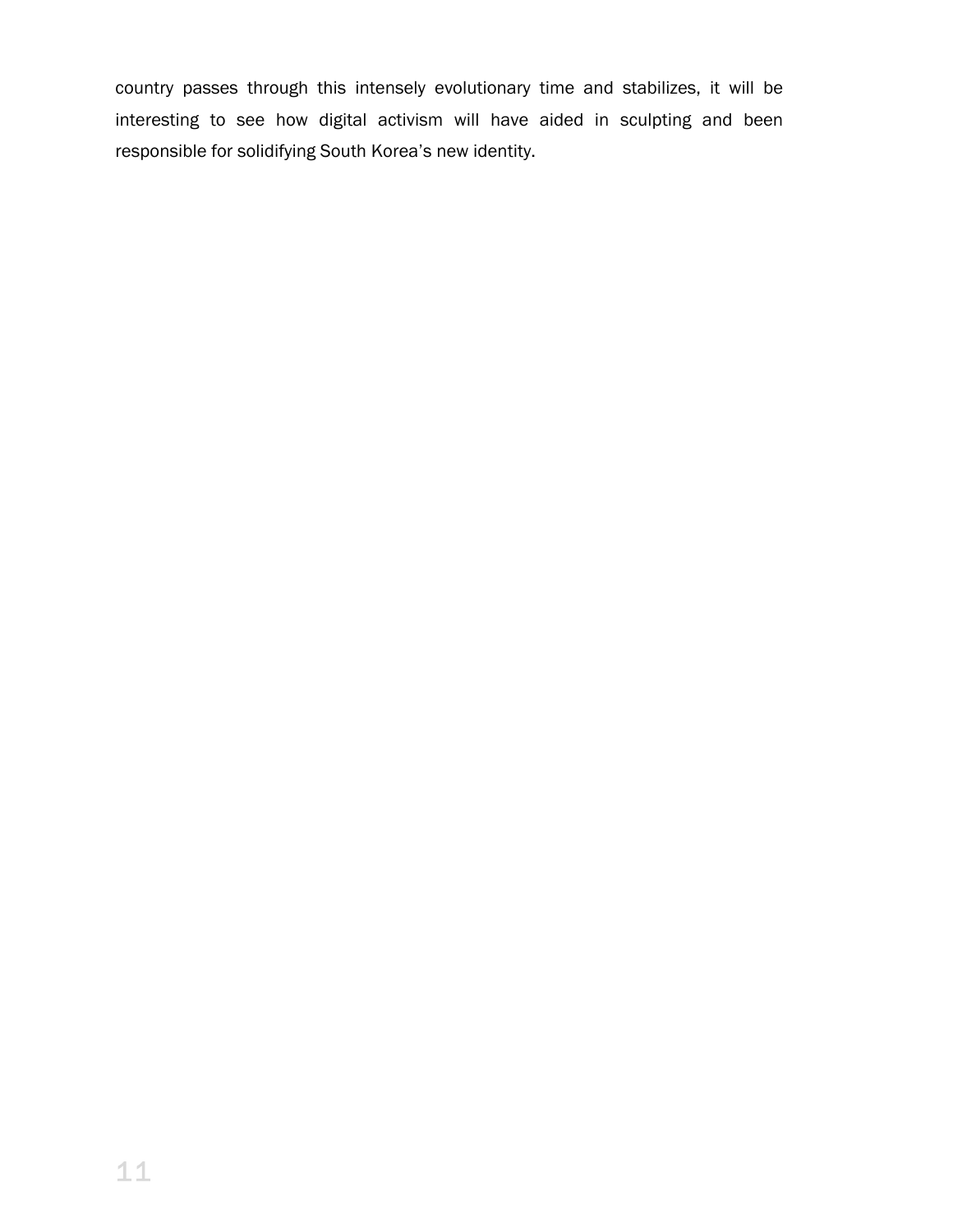#### WORKS CITED

Bennett, W. Lance & Segerberg, A. (2012). "The Logic of Connective Action: Digital Media and the Personalization of Contentious Politics," Information, Communication, and Society, 15(5): 739-68

Boom, Daniel Van. (2015). "South Korean telco proclaims it will be world's first 5G network operator." *C-Net*. Retrieved from <http://www.cnet.com/news/south-koreal-telco-proclaimsitll-be-first-5g-network-operator/>.

Choe, Sang-Hun. (2015). "Tens of Thousands March in Seoul, Calling for Ouster of President." *New York Times.*

Choi, S., & Park, H. W. (2013). "An exploratory approach to a Twitter-based community centered on a political goal in South Korea: Who organized it, what they shared, and how they acted." *New Media & Society*.

Fitzpatrick, A. (2015). "This Country Has the Best Internet in the World." *Time.* TIME.

Graham, T., Jackson, D., and Wright, S. (2015). "We Need to Get Together and Make Ourselves Heard: Everyday Online Spaces as Incubators of Political Action*." Information, Communication, and Society*, published online before print.

ICT Data and Statistics Division within the Telecommunication Development Bureau. (2015). "Measuring the Information Society Report." *Geneva: International Telecommunication Union (ITU).* United Nations.

Jansen, B. J., Zhang, M., Sobel, K., & Chowdury, A. (2009). Twitter power: Tweets as electronic word of mouth. *Journal of the American society for information science and technology*, 60(11), 2169-2188.

Kavada, Anastasia (2015). "Creating the Collective: Social Media, the Occupy Movement and its Constitution as a Collective Actor." Information, Communication & Society, 18(8): 872-886. [on Blackboard]

Lee, N. (2007). *The making of Minjung: Democracy and the politics of representation in South Korea*. Cornell University Press.

New York Times. (2015). "Ferry Disaster in South Korea: A Year Later." *New York Times.*

Poell, T. et al. (2015) "Protest Leadership in the Age of Social Media." *Information, Communication, and Society.* 

Scholz, T. (2010). Infrastructure: Its transformations and effect on digital activism. Digital Activism Decoded: The New Mechanics of Change, 17-31.

Speiser, Matthew. (2015). "The 10 Countries with the World's Fastest Internet Speeds." *Business Insider*. Retrieved from <http://www.businessinsider.com/fastest-internetconnection-speeds-2015-5>.